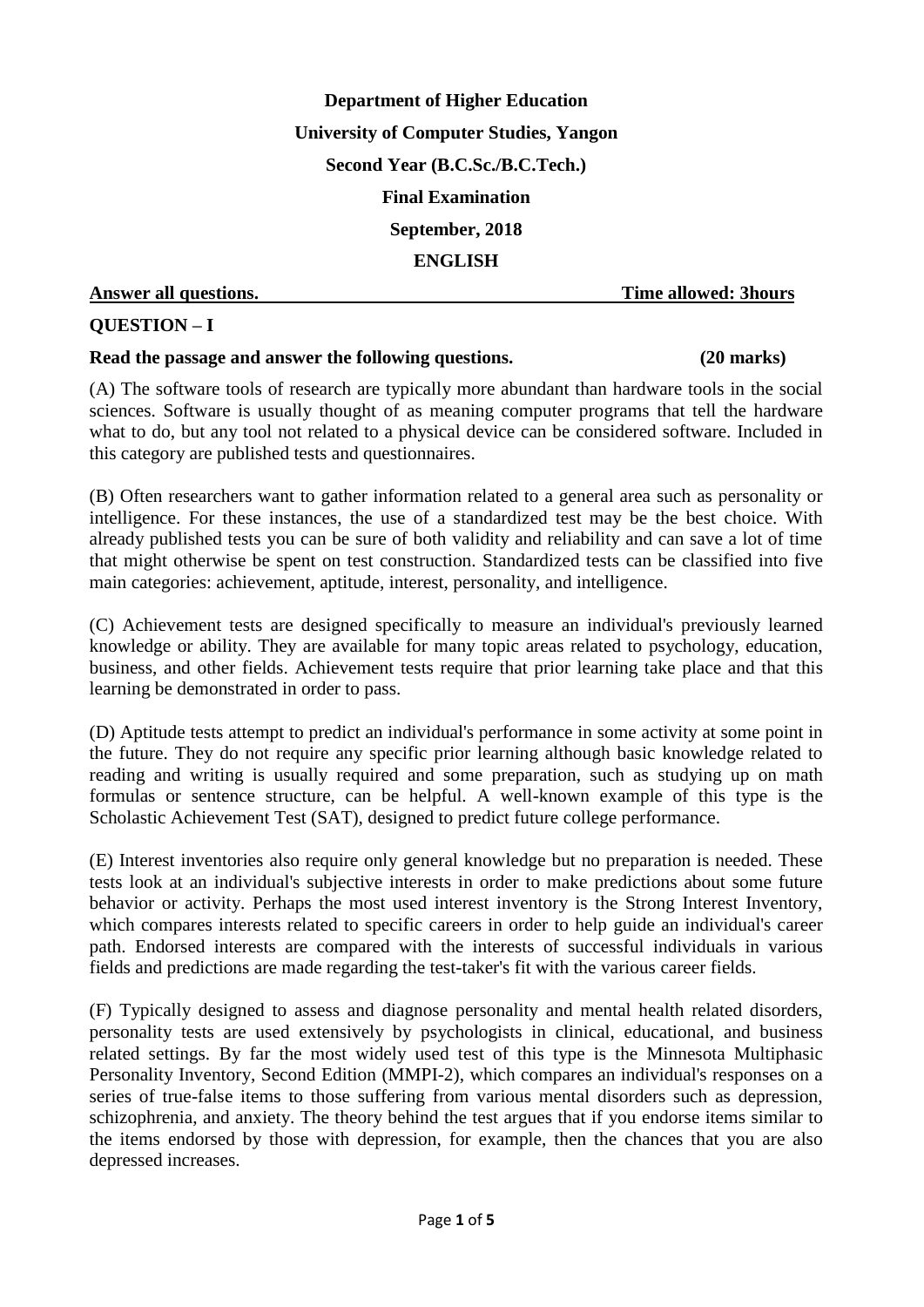(G) Intelligence tests could be classified as aptitude tests since they are sometimes used to predict future performance. They could also be classified as personality tests since they can be used to diagnose disorders such as learning disabilities and mental retardation. However, because of their limited scope, we will place them in their own category. The purpose of an intelligence test is to attain a summary score or intelligence quotient (IQ) of an individual's intellectual ability. Scores are compared to each other and can be broken down into different subcategories depending on the intelligence test used. The most commonly used tests of this type are the Wechsler Scales, including the Wechsler Adult Intelligence Scale (WAIS), the Wechsler Intelligence Scale for Children (WISC), and the Wechsler Preschool and Primary Scale of Intelligence (WPPSI).

(H) Self-response questionnaires are a great way to gather large amounts of information in a relatively short amount of time. A questionnaire, similar to a survey you might see on a web page, allows subjects to respond to questions, rate responses, or offer opinions. Their responses can then be used to place them in specific categories or groups or can be compared to other subjects for data analysis. A concern with self- report, however, is the accuracy of the responses. Unlike direct observation, there is no way of knowing if the subject has told the truth or whether or not the question was understood as intended. There are several different methods for gathering information on a questionnaire or survey, including a Likert scale, the Thurstone technique, and the semantic differential. The Likert scale is a popular method used in surveys because it allows the researcher to quantify opinion based items. Questions are typically grouped together and rated or responded to based on a five-point scale. This scale typically ranges in order from one extreme to the other, such as (1 ) very interested; (2) somewhat interested; (3) unsure; (4) not very interested; and (5) not interested at all. Items that might be rated with this scale representing the subject's level of interest could include a list of careers or academic majors, for example.

### **Questions1-8**

The reading passage has eight paragraphs **A-H.** *Choose the correct heading for paragraphs from the list of headings below.*

|               | List of Headings                                                      |                 |                |  |  |  |
|---------------|-----------------------------------------------------------------------|-----------------|----------------|--|--|--|
| $\mathbf{1}$  | Testing acquired knowledge                                            |                 |                |  |  |  |
| $\mathbf{ii}$ | The way future performance is forecast through testing                |                 |                |  |  |  |
| iii           | The Minnesota Multiphasic Personality Inventory                       |                 |                |  |  |  |
| 1V            | Software tools in research explained                                  |                 |                |  |  |  |
| V             | The use of five point scale in testing                                |                 |                |  |  |  |
| V1            | A test used to obtain a summary score of an individual's intelligence |                 |                |  |  |  |
| V11           | The method most widely used by psychologists in various situations    |                 |                |  |  |  |
|               | viii. Subjective interests employed to predict future behavior        |                 |                |  |  |  |
| 1X            | The different classes of standardized tests                           |                 |                |  |  |  |
| $\mathbf X$   | The importance of prior learning in tests                             |                 |                |  |  |  |
| xi            | Information gathered by self-reporting                                |                 |                |  |  |  |
|               | 1. Paragraph A                                                        | 3. Paraagraph C | 6. Paragraph F |  |  |  |
|               | 2. Paragraph B                                                        | 4. Paragraph D  | 7. Paragraph G |  |  |  |

5. Paragraph E 8. Paragraph H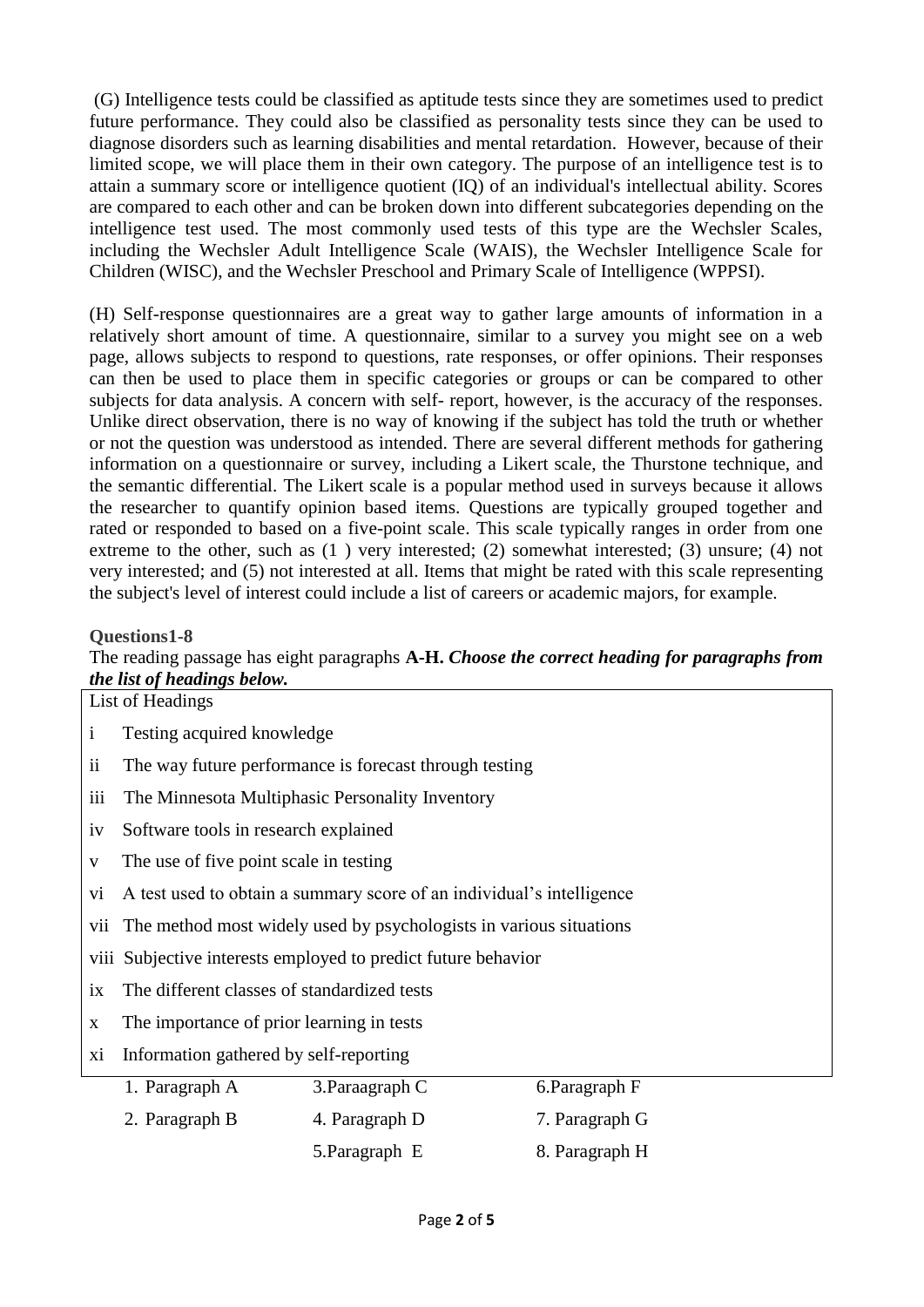### **Questions 9-10**

Do the following statements agree with the information given in Reading Passage.

**YES** if the statement agrees with the writer's claims. **NO** if the statement contradicts the writer's claims. **NOT GIVEN** if it is impossible to say what the writer thinks about this.

- 9. The Wechsler Scales are the only type of intelligence test now used.
- 10. The Likert Scale ensures greater accuracy than other techniques.

### **QUESTION – II (20 marks)**

(A)Complete each sentence with the correct form of the verb in brackets.

- 1. Michelle has decided (buy)……….Lizzie a lamp for her new flat.
- 2. It's not worth me (look)………for a house to buy they are all too expensive.
- 3. Paul insisted on the builders (finish)………the job on time.
- 4. Tania can't afford (pay)……..too much for a room in the hostel.
- 5. Can you imagine (live)………..in an apartment on the top floor of a skyscraper?
- 6. Foster has succeeded in (make)……….modern architecture popular in Britain.
- 7. I adore (visit)……….old buildings.
- 8. I used (work)…….in an office just near the Eiffel Tower in Paris.
- 9. I'm quite good at (share)………..accommodation with other students during term-time.
- 10. The hostel warden made us all (reduce)………..noise levels in the evenings.

### (B) Match the sentences and join them with **"if**".

| 1. The twin had worn different clothes.   | I'll try to follow them.       |
|-------------------------------------------|--------------------------------|
| 2. You tell me what the instructions say. | You might not be warm enough.  |
| 3. People used public transport.          | I wouldn't have bought it.     |
| 4. You don't wear a sweater.              | There would be less pollution. |
| 5. I hadn't seen the product advertised.  | We could have told them apart. |
|                                           |                                |

(C) Rewrite each sentence with the word given in brackets by using **must, mustn't, have to or don't have to.** 

- 1. Smoking is forbidden in the office. (You………..)
- 2. The notice says that it is vital that all workers wear a hard hat on the site. (All workers………)
- 3. It is not allowed to take gun into the church. (People……………)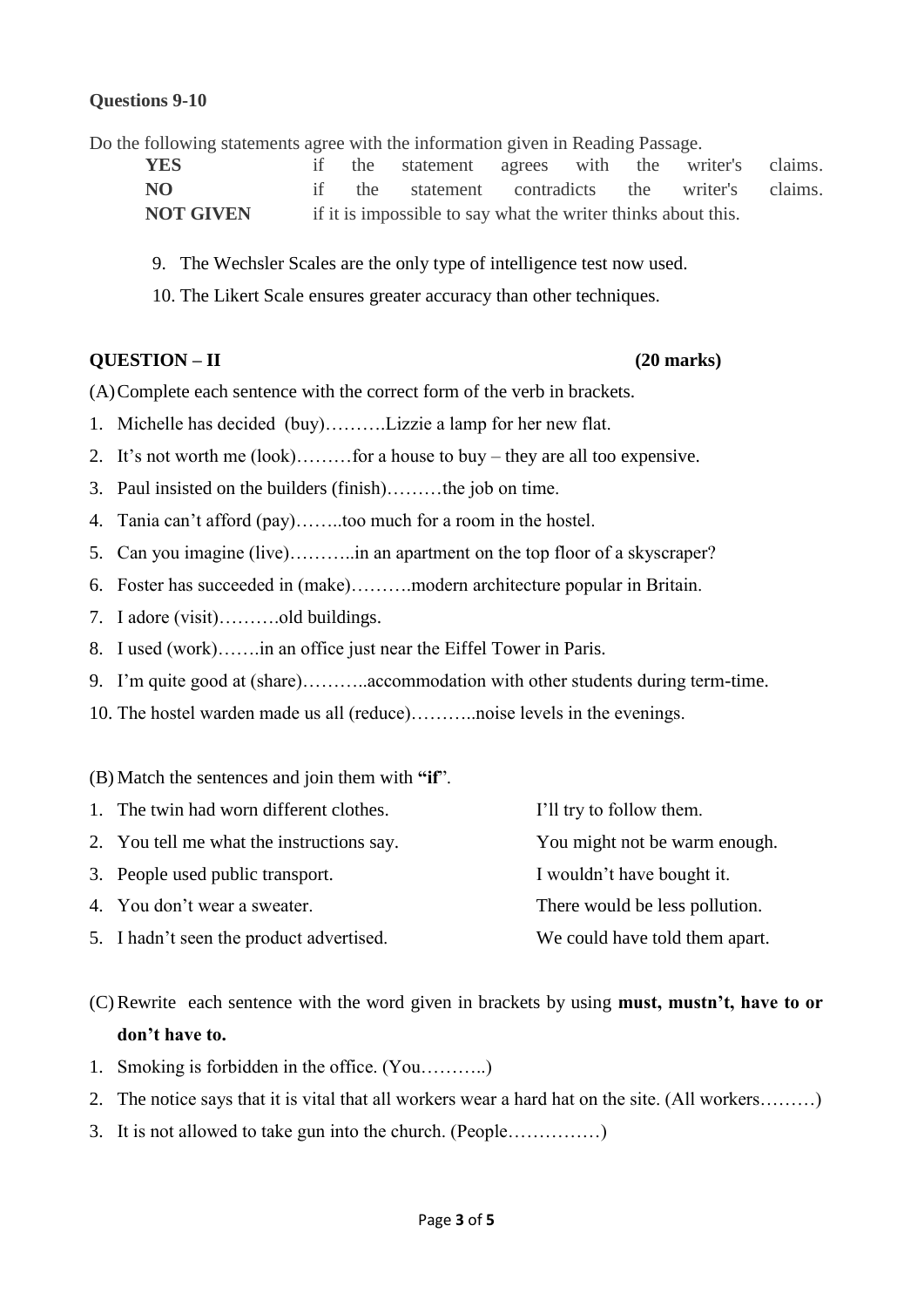- 4. At Stamford Ecotours we have established a certain rule for our tour leaders and our customers to conserve the environment and preserve the well-being of local people. (Tour leaders and customers)
- 5. It's not necessary to go to the bank in the daytime as I can ring them at any time now.  $(I...)$

### **QUESTION- III (20 marks)**

(A) Complete each sentence using an expression collocated with time from the box in the appropriate form.

| find | g <sub>1</sub> ve | kill | pass | run out of                                                               | spend | take | waste |
|------|-------------------|------|------|--------------------------------------------------------------------------|-------|------|-------|
|      |                   |      |      | We weren't able to finish the work on our nightshift because we hadtime. |       |      |       |

2. Now I work at night I don't…………….so much time stuck in traffic.

3. My alarm goes at six o'clock in the morning to……….me time to get ready for work.

4. ………..your time. I can wait for you – there's no hurry.

5. How much of your time is…………worrying about not sleeping?

6. While I was waiting to see the doctor, I………….the time reading a magazine.

7. I don't know how you…………..the time to run two businesses.

8. Paola………..her time eating her lunch because she didn't want to rush.

9. Tom was early for the meeting so he………….time by having a coffee.

10. I always…………time in exams and never finish the paper.

(B) Fill in the blank with the right form of phrasal verbs from the box.

| give out | make out | pass out | put forward | deal with |
|----------|----------|----------|-------------|-----------|
| make up  | set up   | take on  | take over   | check in  |

1. It was hard to ………….the cruise ship through the fog.

2. A rival……….the student travel company when it went bankrupt.

3. Can I…………..Maria as a suitable replacement for Lisa?

4. My father…………..the holiday company in 1987.

5. We'll have to………….extra staff when it's high season.

6. John was asked to………..free tickets to the guests.

7. She……….her face before starting work at the travel agency.

8. Tessa……….after spending all afternoon in the hot sun.

9. We……….two hours early for our flight to Dubi.

10. The company…………..the problems faced by shift workers.